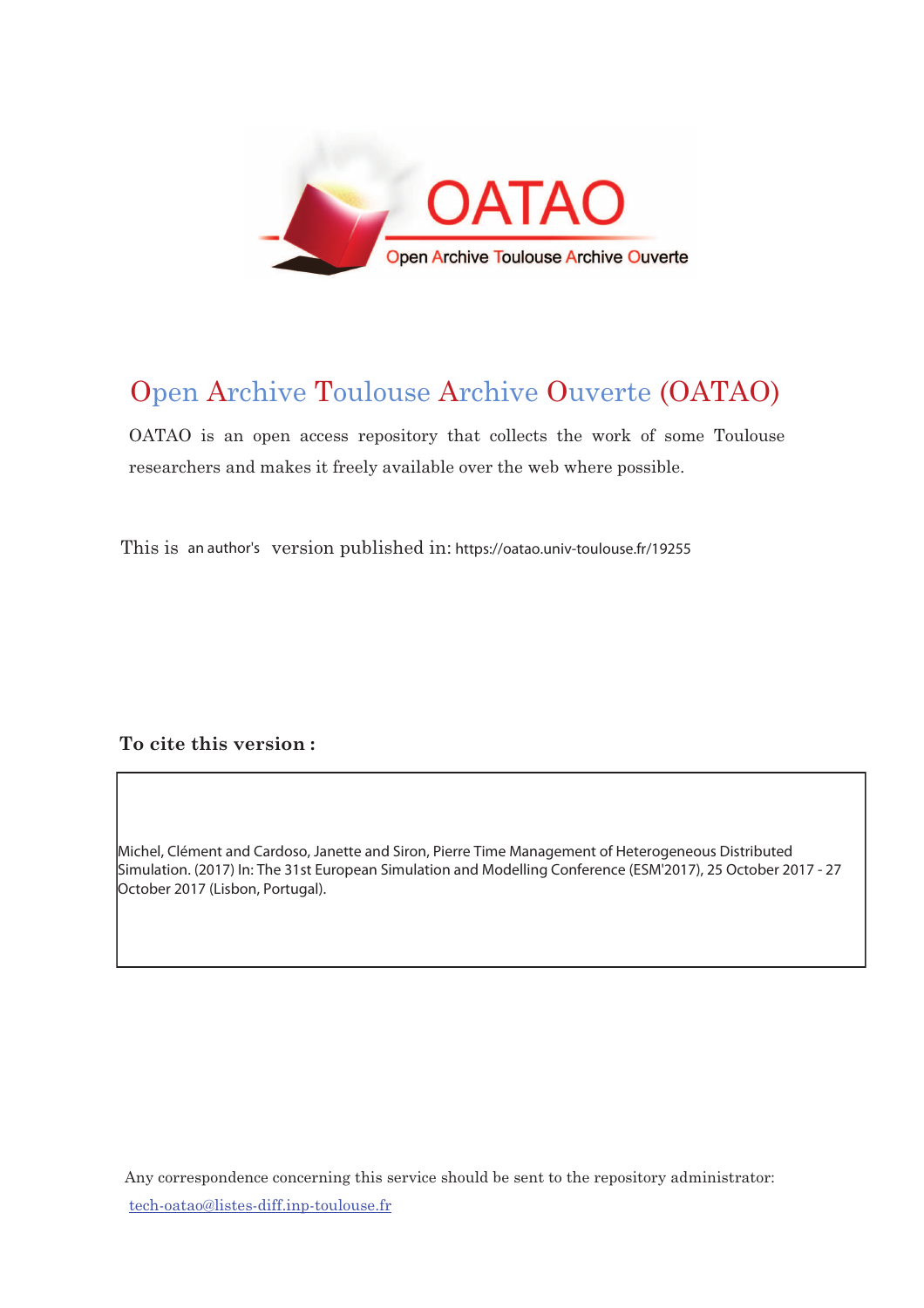# TIME MANAGEMENT OF HETEROGENEOUS DISTRIBUTED SIMULATION

Clément Michel Janette Cardoso Pierre Siron ISAE-SUPAERO, University of Toulouse 10 avenue Édouard Belin BP 54032 - 31055 Toulouse CEDEX 4, France Email: {firstname.lastname}@isae-supaero.fr

# **KEYWORDS**

Aerospace, Distributed Processors, Model design, Discrete simulation, Simulation interfaces, Cyber-Physical Systems, Heterogeneous Systems, HLA, Distributed Simulation

## ABSTRACT

Cyber-physical systems (CPS), by their very nature, mix continuous and discrete behavior and are modeled by heterogeneous components. Formal analysis cannot always handle such complex systems and simulation is a necessary step. In particular, distributed simulation is very useful for the validation of CPS for two main reasons: either the CPS itself is distributed (e.g., a fleet of UAVs) or the CPS is too complex and/or has too much models (e.g., an aircraft). We discuss in this paper the impact of distributing the simulation of a system: which are the rules that must be applied to guarantee a correct behavior between the different simulators? If a centralized simulation already exists (using Discrete Event simulation), which hypothesis must be made for the Distributed Discrete Event simulation? The co-simulation framework used and discussed in this work is Ptolemy-HLA. It allows a Ptolemy model to be distributed using the high-level architecture (HLA) standard.

#### INTRODUCTION

The analysis of cyber-physical systems (CPS) is a complex task due to the heterogeneity of the parts involved, as they integrate different methodologies and tools.

Simulating different parts of a CPS requires different abstraction and tool supports, and the lack of interoperability between tools poses a major challenge. Because of the nature of the CPS, or because of its complexity, distribution can be necessary.

Distributing a simulation brings its own challenges, as it requires all the simulation elements to conform to a collection of rules in order for the elements to communicate between them.

In this work, the Ptolemy framework is used for mod-

eling the CPS system, and HLA is the standard chosen for the distribution. The IEEE High-Level Architecture (HLA) is a standard for distributed discreteevent (DDE) simulation. CERTI is a HLA-compliant RTI (Run Time Infrastructure). Ptolemy II is a modeling and simulation tool for heterogeneous systems, well suited for modeling CPS since it provides different models of computation (MoC). In this paper, the simulation entities, called federates are Ptolemy models, but the approach presented in this paper can be easily used for other simulators. We focus on the time representation issues introduced in a distributed simulation, using HLA as a standard for the co-simulation and Ptolemy as a simulator component. Interoperability and reuse are important targets, so the coupling between simulators is an important issue in the design. The first step in a distributed simulation is to find the partition of a simulation model consisting of a set of sub-models. Which sub-models can (or must) be put together in a *simu*lator belonging to the distributed simulation? How to guarantee that the distributed simulation will be valid (according to some criteria)?

The purpose of this work is twofold: Providing properties that ensure a correct time coordination between a federate and HLA, and studying the impact of the distribution in the Ptolemy-HLA framework in order to build models requiring timely input. By studying this specific coupling, we intend to find general problems as well their solutions concerning the time management of heterogeneous distributed simulations.

We will start by presenting the characteristics of both Ptolemy and HLA. Then, we will discuss the impact of an HLA-based distribution, before introducing elements needed for the Ptolemy-HLA simulation to be conservative.

#### PTOLEMY

Ptolemy II is a Java open-source simulation and modeling tool intended for experimenting with system design techniques, particularly those that involve combinations of different types of models [\(Ptolemaeus](#page-7-0) [2014\)](#page-7-0). A Ptolemy simulation, called model, is com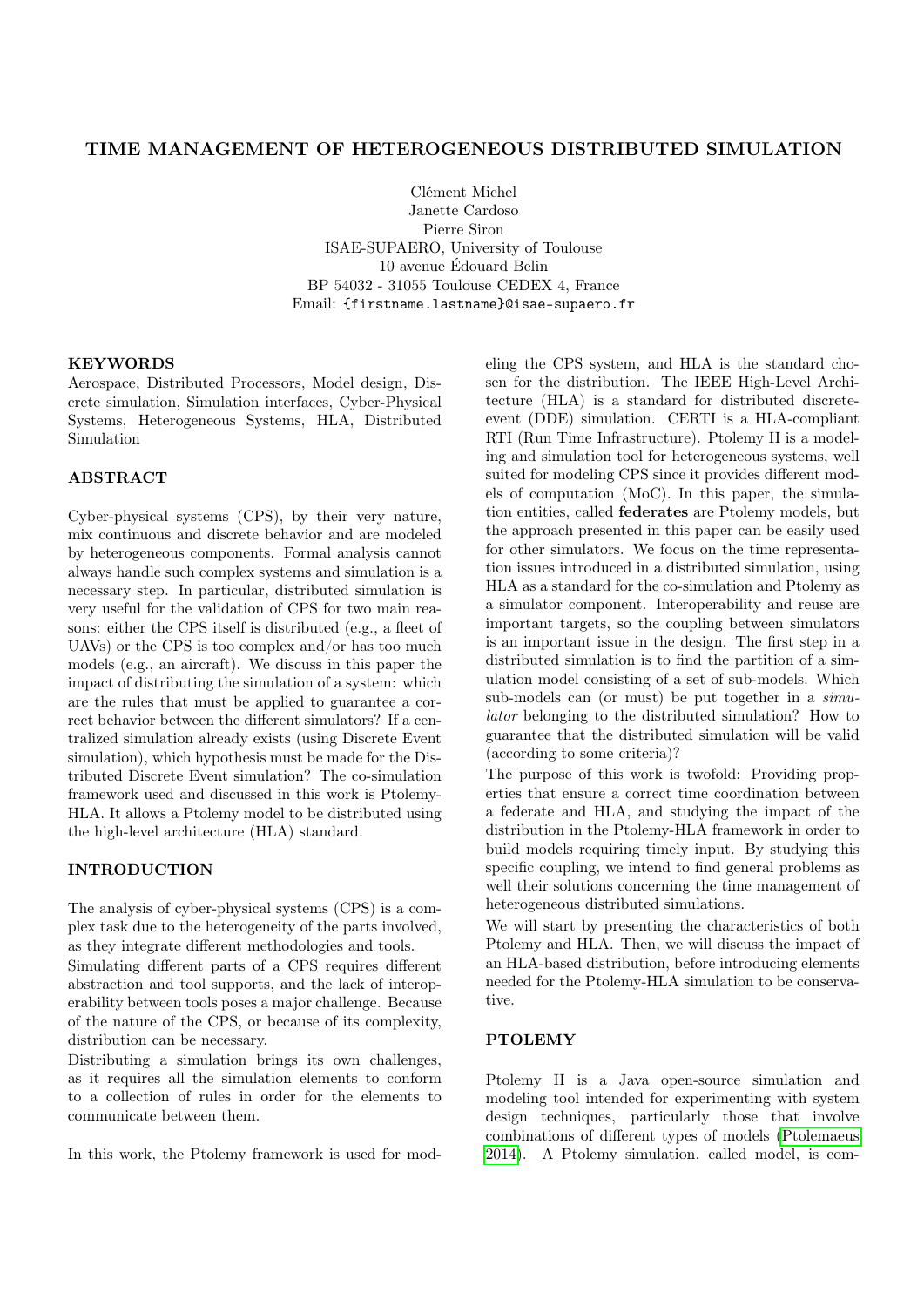posed of a Director and software components called actors, that execute concurrently and communicate through messages (called events) carrying values, sent via interconnected ports. An actor that is executed is said to be fired.

The collection of rules that governs concurrent execution of the actors and the communication between them is called a Model of Computation (MoC). The MoC for each actor is implemented as a Director, a software component that dictates how actors should be fired. In this paper, we focus on the Discrete Event (DE) and Continuous MoCs.

Ptolemy uses a model of time known as the superdense time, represented by a tuple  $(t, n)$ , where t is called the model time and  $n$  is called the microstep. The model time represents the time at which some events occurs, and the microstep represents the sequencing of events that occur at the same model time [\(Manna and Pnueli](#page-7-1) [1993,](#page-7-1) [Ptolemaeus 2014\)](#page-7-0). The events are ordered in the event queue first by  $t$ , then by  $n$ .

An event e is noted  $e((t, n), v)$  with  $(t, n)$  the timestamp and  $v$  the value of the event. To ensure determinism, the order in which actors are fired when multiple events are queued for the same timestamp  $(t, n)$  is given by the actor rank, a topological sort that lists the actors in data-precedence order.

In the DE MoC, a model advances its logical time to the timestamp of the next event in the queue, and the actor to whom this event is destined for is executed. In the Continuous MoC, the model advances its logical time to a timestamp computed by the solver (Runge-Kutta 23 or Runge-Kutta 45), and all actors are fired at once.

Ptolemy provides a so-called TimeRegulator interface with a proposeTime method [\(Ptolemaeus 2014\)](#page-7-0). This interface is implemented by attributes that wish to be consulted when a Director advances time. The Director will call the proposeTime method, passing it a proposed time to advance to, and the method will return either the same proposed time or a smaller time.

#### HLA

The High-Level Architecture (HLA) is a standard for distributed discrete-event simulation. In HLA terminology, the entire system to be simulated is represented by a federation, which is a collection of federates (simulation entities or simulators).

The execution of a federation uses a middleware, called the Runtime Infrastructure (RTI). The federation have a Federation Object Model (FOM), a file that contains the definition of data structures (called objects) exchanged between the federates.

In a federation, messages are exchanged between the various federates through the RTI. Those messages, called events, can be timestamped. Messages that are time-stamped are said TSO for Time Stamp Order.

Among the services defined by the HLA standard [\(IEEE-SA Standards Board 2010\)](#page-7-2), we will focus on object management and on time management.

The object management service allows for federates to exchange messages and values. We focus here on two functions: Update attribute value  $(UAV)$ , that sends a message to the federation, and Reflect Attribute Value  $(RAV)$ , that delivers a message from the federation.

A federate is said regulating and constrained when it both sends and receives TSO messages. When all the federates are regulating and constrained, the federation is said to be conservatively synchronized [\(Kuhl et al.](#page-7-3) [2000\)](#page-7-3). Regulating federates generate TSO messages that must occur no earlier than  $h_c + lah$ , with  $h_c$  being the current HLA time for the federate, and lah being its lookahead, a value that establishes a lower bound on the timestamps that can be sent.

While a Discrete Event simulation simply advances its time to  $t$  when wanting to, a Distributed Discrete Event simulation first asks for the permission to advance to  $h$ , and only advances to h when granted its authorization. A time constrained federate requests to move its logical time forward by first asking the RTI to do so, either through a Next Event Request (NER) or a Time Advance Request  $(TAR)$ . The RTI replies to this request by sending all TSO messages up to  $h$  to the federate, then sending back a Time Advance Grant (TAG). The TAG is written  $TAG(h)$  and is an "authorization" for the federate to advance to the logical time h.

#### TAR

Consider a federate is at time  $h$  and asks for a time  $h_1$ through a  $TAR(h_1)$ ; the next time value is always  $h_1$ granted by  $TAG(h_1)$ . So  $TAR(h_1) \rightarrow TAG(h_1)$ . The figure [1](#page-2-0) illustrates the reception of a  $RAV(h')$  messages with  $h < h' \leq h_1$  during the advancing phase to  $h_1$ : the logical time is not updated to  $h'$  and is eventually granted to  $h_1$ .

<span id="page-2-0"></span>

Figure 1: TAR Time Advance Policy Illustrated.

NER

Consider a federate is at time h and asks for a time  $h_1$ through a  $NER(h_1)$ . If it receives a message  $RAV(h')$ with  $h < h' \leq h_1$ , it advances its time to h':  $NER(h_1) \rightarrow \begin{cases} TAG(h'), & \text{if } RAV(h') \\ TAG(h,) & \text{if } no BAV(h') \end{cases}$  $TAG(h_1)$ , if no  $RAV(h')$ 

Figure [2](#page-3-0) illustrates this advance policy. If the federate is still willing to go to  $h_1$ , a new  $NER(h_1)$  must be asked.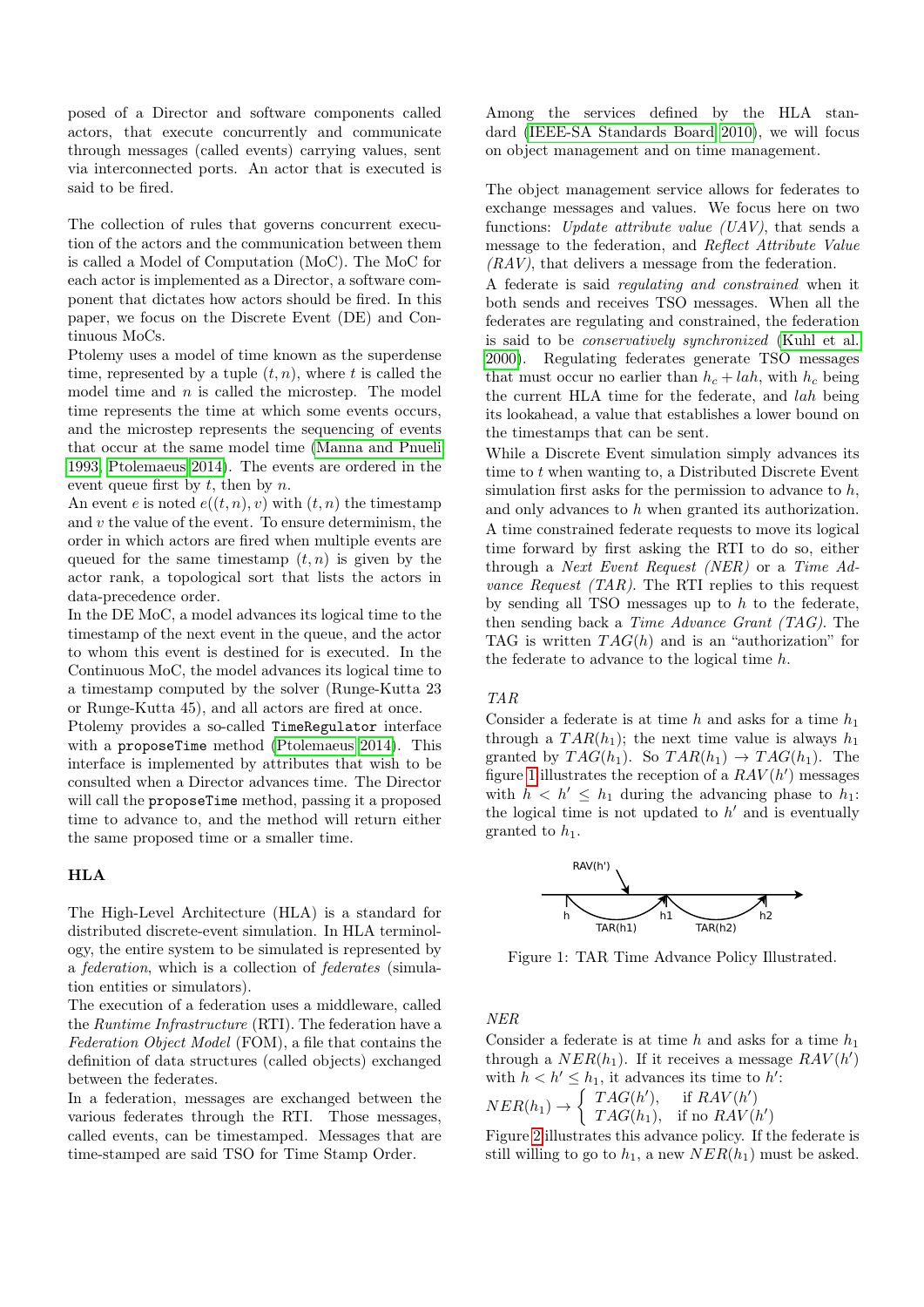<span id="page-3-0"></span>

Figure 2: NER Time Advance Policy Illustrated.

# IMPACT OF THE DISTRIBUTION AND **COUPLING**

To take part in a HLA federation, a simulator needs a HLA coupling interface, that handles the coupling between the simulator and HLA. Let us consider Figure [3](#page-3-1) where two parts are depicted:

- Distribution: ruled by HLA standard that guarantees the time advancing is coherent for all federates (no simulator will advance to a time in the past, and TSO message are delivered in time-stamp order);
- Coupling: put in accordance the time advancing mechanism of the simulator with the HLA time advancing mechanism and so guarantee an ordered data exchange between the simulators in the federation.

The object management services (UAV, RAV) and the time management services (NER, TAR) are independent. However, the delivery of a RAV message is done during the time advancing phase.

Let be  $t$  be the simulation time and  $h$  the HLA time. The distributed simulation in Figure [3](#page-3-1) is a Federation where Federate f1 simulates a model M1 and Federate f2 simulates a model M2. Each federate has its own calendar queue, and events are sent/received through the RTI using HLA services UAV and RAV. The time is advanced using HLA services TAR (or NER).

<span id="page-3-1"></span>

Figure 3: Distribution and coupling

Let be:

- $t_1$  the timestamp at which f1 wants to produce an event (to be sent through the RTI);
- $h_e$  the timestamp of this corresponding event in the HLA service UAV sent through the RTI; it is also the timestamp of the callback RAV;
- $t_2$  the timestamp of an event put in f2 calendar queue after the reception of the RAV from the RTI;
- $h_c$  the current HLA time;
- $\bullet$  *lah* the lookahead;
- $TS$  the HLA time step, defined only when using TAR;  $h_c + TS$  is called *next point in time*.

In such a distributed simulation, the event time stamp of a message can be altered twice,  $t_1 \rightarrow h_e$  and  $h_e \rightarrow t_2$ , due to:

- Different time representations;
- the distribution itself and its rules, e.g. a federate cannot send an event earlier then  $h_c+$  lookahead;
- the coupling  $HLA \leftrightarrow simulation$  providing a coherent way for both time advancing mechanisms.

Indeed, a coupled distributed simulation does not come without a cost, and  $t_2 > t_1$ . In the next section, the Ptolemy-HLA coupling will be presented. Let us point out that in this paper we will focus on NER time management but TAR was also designed and implemented.

# PTOLEMY-HLA

Ptolemy-HLA [\(Lasnier et al. 2013\)](#page-7-4) aims to provide a distributed, conservative simulation. Both HLA and Ptolemy offer conservative time management options [\(Buck et al. 1994,](#page-7-5) [Fujimoto 2003\)](#page-7-6), then the interface binding them together must be conservative as well. In this section, we detail the different conditions needed for a Ptolemy-HLA conservative simulation.

#### Ptolemy/HLA Coupling Design

For a Ptolemy model to work as a HLA federate, the model's Director must be a DE Director. However, it can very well contain composite actors that themselves contain a Continuous Director each. Three Ptolemy components are added for Ptolemy and HLA to communicate:

- HlaManager: encompasses the high-level HLA rules and services such as time management and object management.
- HlaSubscriber actor: receives events from the HLA federation through RAVs (pictured on Figure [4b\)](#page-5-0).
- HlaPublisher actor: sends Ptolemy events to the HLA federation through UAV service (pictured on Figure [4c\)](#page-5-0).

Events circulating through the federation (even when not sent to another federate) must respect both HLA and Ptolemy time restrictions. In order to coordinate both Ptolemy time advancing and HLA time advancing, the proposeTime method was extended in order to allow Ptolemy to query the RTI for a time  $t$ . When a Ptolemy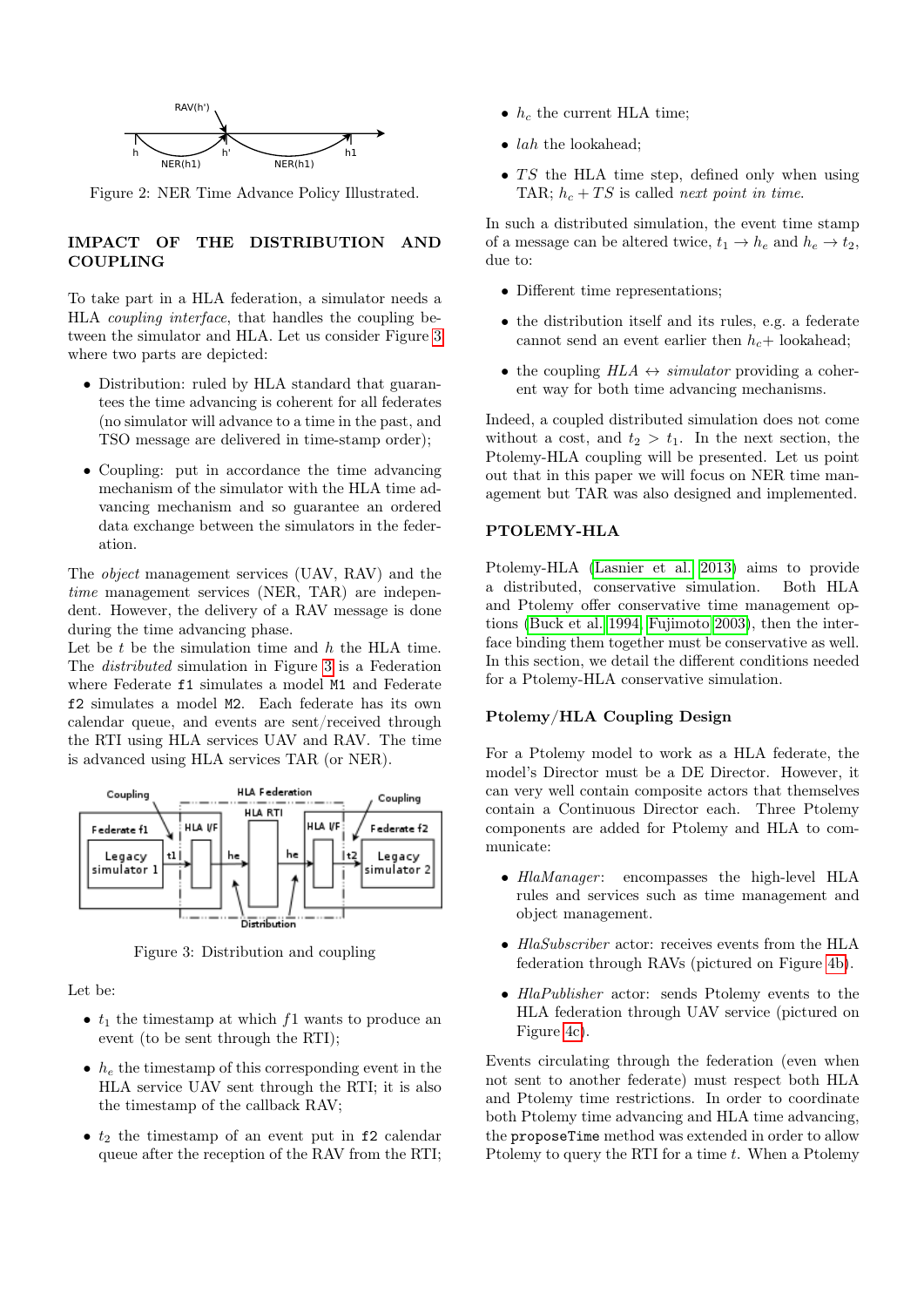federate wants to advance its time to the timestamp of the earliest event available, it first interrogates the RTI through the proposeTime algorithm, and wait for the RTI to grant it.

Algorithm [1](#page-4-0) displays the proposeTime for the NER.

<span id="page-4-0"></span>Algorithm 1 Extended proposeTime algorithm (NER)

1:  $NER(t_{asked})$ 2: while  $TAG(h_{received})$  not received do  $3:$  TICK $()$ 4: end while 5:  $t_{asked} \leftarrow h_{received}$ 6: if RAV received then 7: Schedule HlaSubscriber firing at  $t_{asked}$ 8: end if 9: return  $t_{asked}$ 

The Ptolemy-HLA framework allows a federation (f1, f2) with any combination of federates time management: (NER,NER), (NER,TAR), (TAR, NER), (TAR,TAR). This is true also for a federation with more than two federates.

The events exchanged between the federates see their timestamp manipulated and shifted as depicted on Figure [3.](#page-3-1) In order to coordinate HLA and Ptolemy time, the coupling interface in the simulator has two time lines. In this section, we consider that both time lines have the same computer representation, so both can be directly compared.

In the sequel, let us present how the timestamp can change in the Ptolemy-HLA framework when sending and receiving an event according to the time management.

#### Sending a Ptolemy event through the RTI:

Let be  $t_{1_c}$  the current (Ptolemy) logical time of federate f1 and  $h_{1c}$  be the current HLA time. The federate wants to send an event  $e(t_{1_c})$  (through the HlaPublisher actor) using a HLA UAV $(h_1)$  service; timestamp  $h_1$  depends on the federate's time management:

NER: 
$$
h_1 = h_{1_c} + lah
$$
, with  $h_{1_c} = t_{1_c}$  (1a)

$$
\text{TAR: } h_1 = \begin{cases} h_{1_c} + lah, & \text{if } t_{1_c} < h_{1_c} + lah \\ t_{1_c}, & \text{otherwise} \end{cases} \tag{1b}
$$

#### Receiving a RAV from the RTI:

Let be  $t_{2_c}$  the current (Ptolemy) logical time of federate f2 and  $h_{2c}$  be the current HLA time. The reception of the HLA RAV $(h_1)$  service at  $h_2$ , wakes up a HlaSubscriber actor with a Ptolemy event  $e(t_2)$ ; the timestamp  $t_2$  depends on the federate's time management:

$$
NER: t_2 = h_1 \tag{2a}
$$

$$
TAR: t_2 = h_{2_c} + TS \tag{2b}
$$

These rules are necessary in order to produce a conservative distributed simulation that respects the rules of both HLA and Ptolemy (i.e. no TSO message sent earlier than  $h_c$ + lookahead, no event insertion in Ptolemy's past).

It can be seen from equations [1a,](#page-4-1) [1b,](#page-4-2) [2a](#page-4-1) and [2b](#page-4-2) that the difference  $t_2 - t_{1c}$  between the production of an event at time  $t_{1_c}$  in f1 and its consumption at time  $t_2$  at f2 depends on the time management of each federate and its parameters:

$$
t_2 - t_{1_c} = f(lah, (TS), t_{1_c}, h_{1_c}, h_{2_c}).
$$

Let us consider again Figure [3,](#page-3-1) where both federates  $f1$ and  $f_2$  use a NER time management with  $h_c$  current HLA time for both federates and a same lookahead lah. Notice that they can also have different lookaheads.

Let be  $t_{1_c}$  the current (Ptolemy) logical time and  $e_{f1}(t_{1_c})$ the event that wakes up the HlaPublisher actor in f1. By using equation [1a,](#page-4-1) the corresponding UAV is sent with timestamp  $h_1 = t_{1c} + \text{lab}$  (regardless of f2 time management). The RAV event with timestamp  $h_1$  received by f2 is queued at HlaSubscriber actor as a event  $e_{f2}$  with timestamp  $t_2 = h_1$  given by equation [2a.](#page-4-1) Thus, the (NER,NER) configuration introduces in the distributed simulation a delay  $\delta_{NER-NER} = t_2 - t_{1_c} = lab$ .

#### Ptolemy/HLA coupling: implementation issues

Coupling Ptolemy with HLA requires to take into account that the time representation is different: CERTI RTI uses IEEE 754 double (with dynamic precision) and Ptolemy uses its own Time representation (fixed precision). These two time representations must be well converted.

Timestamps in Ptolemy are represented under the form  $t = n * r$  with n an integer (called the *time value*) and r a Java double (called the time resolution). Thus, time values in Ptolemy can only adopt values that are multiple of  $r$ , e.g.  $r$ ,  $2r$ ,  $3r$ , etc...

<span id="page-4-2"></span><span id="page-4-1"></span>Despite the time representation difference, one must guarantee that:

- Rule 1: No event should be inserted into the simulator's past  $-t_{RAV} > t_{PtII}$
- Rule 2: No UAV should be sent in the past of the HLA federation —  $h_{UAV} > h_{HLA}$

Non observance of these rules violates the causality of either the federation or the simulator, outputting wrong results.

At the earliest stages of Ptolemy-HLA, the question of the conversion between different (computer) representation was eluded, even if it was well-known that a function  $\hat{f}$  such as  $\hat{f}(h_{HLA}) = t_{PtII}$  and  $\hat{f}^{-1}(t_{PtII}) = h_{HLA}$ was unobtainable.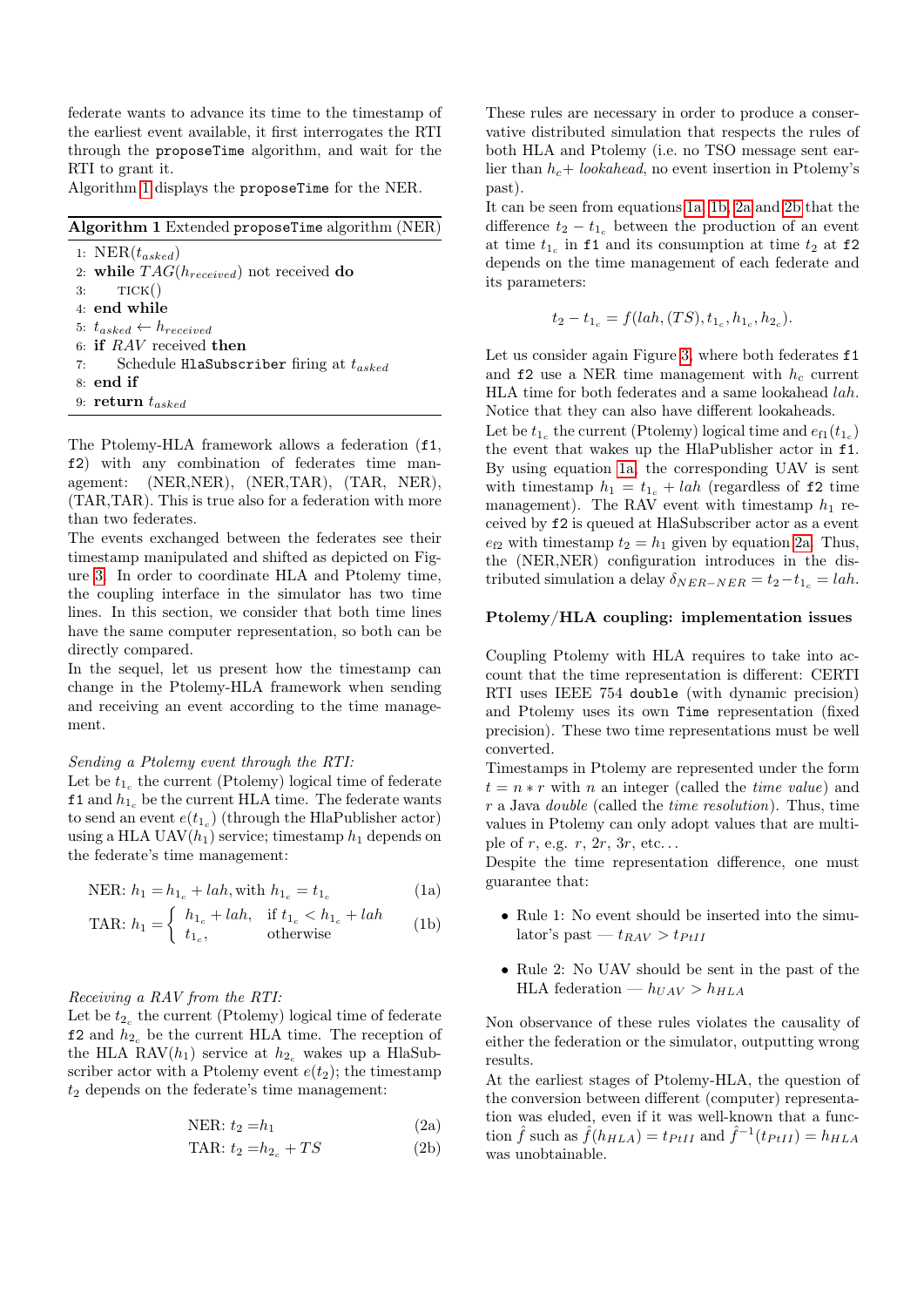In the following, the difference between HLA and Ptolemy (or any other simulator that does not use double) time representation is taken into account. In this work, we introduce two functions  $f$  and  $q$  such as:

$$
\begin{cases} f(h_{HLA}) = t_{PtII} \\ g(t_{PtII}) = h'_{HLA} \end{cases}
$$

Several properties are required from  $f$  and  $g$  in order to respect temporal coherence in TAR and NER cases, such as:

- $\bullet$  f and g are monotonous strictly increasing functions
- $\forall h_1, h_2, h_3 \quad h_3 \geq h_2 > h_1 \Rightarrow h_3 \geq (g \circ f)(h_2) > h_1$
- $\forall t_1, t_2 \quad t_2 \geq t_1 \Rightarrow (f \circ g)(t_2) \geq t_1.$

We find these properties hard to fulfill from a mathematical point of view, even probably they cannot be fulfilled if  $f$  and  $q$  are not the identity function and this is not possible with heterogeneous systems. In such a context, we can find and use algorithmic solutions in order to use existing conversion functions and to solve the list of the identified problems.

Thus, each time that  $t$  and  $h$  must be compared in Al-gorithm [1,](#page-4-0) we introduce  $f$  and  $g$ , two monotonous, nonstrictly increasing functions, with the hypothesis that algorithmic modifications will allow the functions to work in our context. Considering the  $f$  and  $q$  functions, Algorithm [1](#page-4-0) is modified to Algorithm [2](#page-5-1) in the following way:

- NER is called only if  $g(t_{asked}) > h_{current}$ : prevents Ptolemy from requesting a time advance if the requested time is imperceptible by the HLA time.
- $t_{asked} \leftarrow t_{current} + r$ , if  $f(h_{received}) \leq t_{current}$ , r being Ptolemy's resolution: prevents HLA from granting a time advance imperceptible by the Ptolemy time.

Equations [1a,](#page-4-1) [1b,](#page-4-2) [2a](#page-4-1) and [2b](#page-4-2) are also modified in order to take  $f$  and  $g$  into account. For instance, [1a](#page-4-1) becomes  $h_1 = h_{1c} + \text{lah}, \text{with } h_{1c} = g(t_{1c}).$ 

Finally, we keep the association between the return of a function and its argument, i.e. when a value  $t_1 = f(h_1)$ is received, the association between  $t_1$  and  $h_1$  is memorized, and we will output  $h_1$  when evaluating  $g(t_1)$ .

Algorithm [2](#page-5-1) ensures a framework where rules 1 and 2 are observed.

Because of this difference in HLA and Ptolemy time representation, the theoretical delay induced by the distribution described in the previous sub-section can be slightly altered by a value  $\epsilon$  introduced by the conversion between the time representations.

# APPLICATION

A full case study of a longitudinal flight control [\(Lasnier](#page-7-4) [et al. 2013\)](#page-7-4) will be considered in this section.

<span id="page-5-1"></span>Algorithm 2 Modified ProposeTime Algorithm (NER)

|     | 1: if $g(t_{asked}) > h_{current}$ then             |
|-----|-----------------------------------------------------|
| 2:  | $NER(g(t_{asked}))$                                 |
| 3:  | while $TAG(h_{received})$ not received do           |
| 4:  | TICK()                                              |
| 5:  | end while                                           |
| 6:  | <b>if</b> RAV received then                         |
| 7:  | if $f(h_{received}) > t_{current}$ then             |
| 8:  | $t_{asked} \leftarrow f(h_{received})$              |
| 9:  | else                                                |
| 10: | $t_{asked} \leftarrow t_{current} + r$              |
| 11: | end if                                              |
| 12: | Schedule <b>HlaSubscriber</b> firing at $t_{asked}$ |
| 13: | end if                                              |
|     | $14:$ end if                                        |
|     | 15: return $t_{asked}$                              |

Centralized simulation

<span id="page-5-0"></span>

Figure 4: F-14

The centralized (hierarchical and heterogeneous) Ptolemy model, based on a Matlab model of an F-14 aircraft, is pictured on Figure [4a.](#page-5-0) Aircraft and Stick are composite actors modeled in the continuous MoC and the AutoPilotDE composite actor (controller) uses a DE MoC. As in a real aircraft, signals in the continuous domain need to be sampled in order to be used in the DE domain.

Let us highlight the model of the AutoPilotDE block. The block comports one output ElevCom that is the elevation command sent to the Aircraft block, and takes in three inputs:

- stickS: The current action on the stick.
- alphaS: The current vertical velocity of the F-14.
- qS: The current pitch rate of the F-14.

If only one of the inputs receives an event, the AutoPilotDE block will consider the others inputs as absent. Thus, receiving the events at three different timestamps would trigger three different rounds of computation that would output incorrect elevCom values. As a consequence, the events concerning variables stickS, alphaS and qS must be fed at the same timestamp  $(t, n)$ for the output to be correct. Thanks to the topological sort, we are guaranteed to have all these events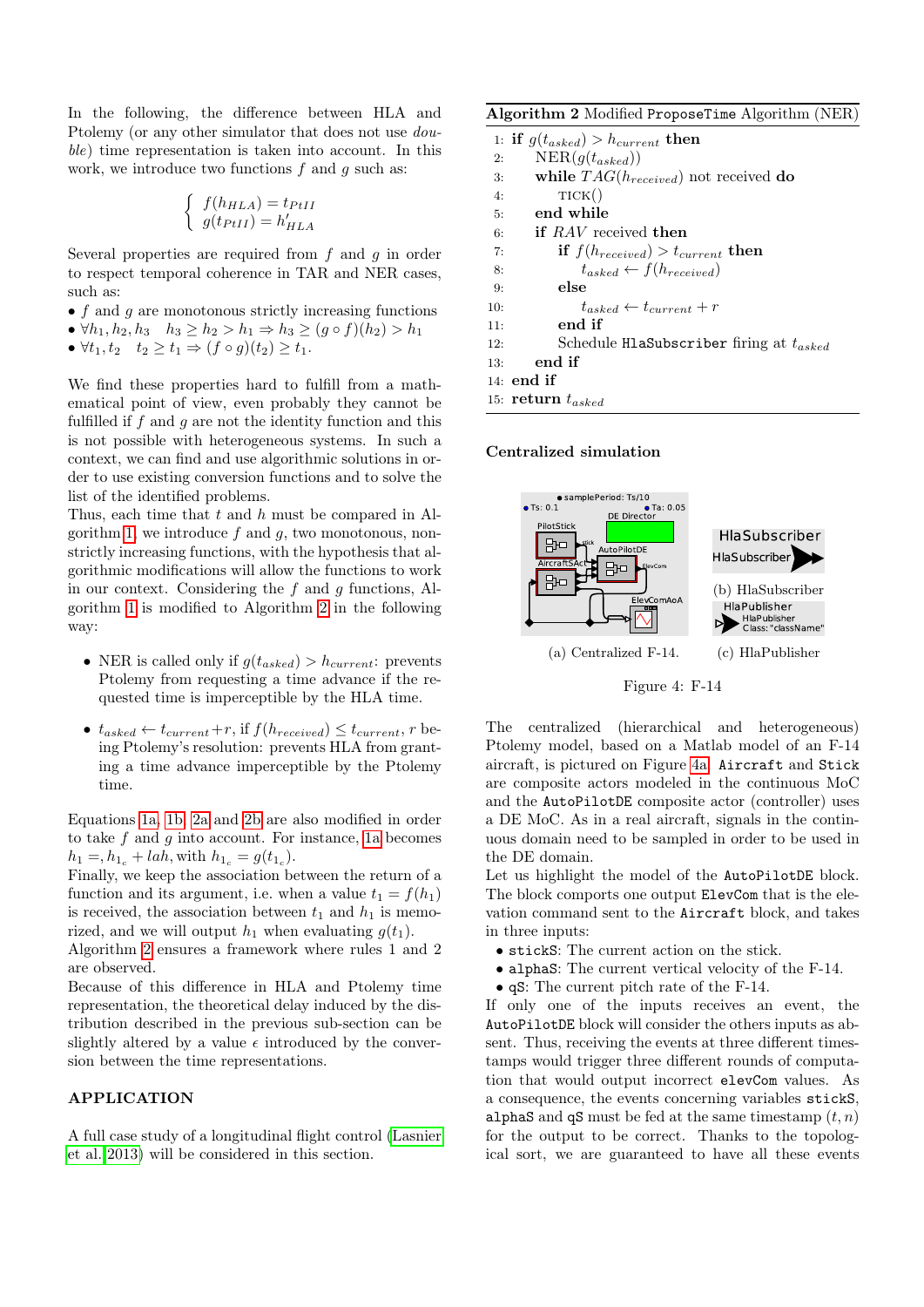produced by the PeriodicSampler before actors within AutoPilotDE are fired, processing the three events at once.

# Distributed simulation

<span id="page-6-0"></span>

Figure 5: Federate f14AutoPilotDE.

A distributed version of the F-14 is obtained by creating a new federate model for each of the three actors in Figure [4a:](#page-5-0) PilotStick, AutoPilotDE, and PilotStick. For each actor, an input port is connected to an HlaSubscriber (pictured on Figure [4b\)](#page-5-0) and an output port is connected to an HlaPublisher (pictured on Figure [4c\)](#page-5-0). The f14AutoPilotDE federate, containing the AutoPilotDE block, is pictured on Figure [5.](#page-6-0) The Stick PilotStick and Aircraft AircraftSAct are composite actors containing the HlaSubscriber receiving events, respectively, from f14PilotStick and f14Aircraft federates, while the elevCom actor is an HlaPublisher sending events to the federation.

The three federates use the NER time advancing mechanism with a same lookahead lah.

Let us consider  $t_{stick}, t_{alpha}, t_q$  the timestamps of the events arriving, respectively, at inputs stickS, alphaS (generated by the f14Aircraft federate) and qS (generated by the f14PilotStick federate).

According to equation [1a,](#page-4-1) the UAVs at f14Aircraft and f14PilotStick federate are sent with timestamp  $h = q(t + lah)$ , with h the current HLA time for the federate when the event is produced. The RAVs received at f14AutoPilotDE federate are then queued as events e with timestamps  $t' = f(h)$  according to equation [2a.](#page-4-1) For the AutoPilotDE block inside f14AutoPilotDE federate to work properly, events for all the inputs are required to be received at the same time. Thus,  $t'_{stick}$  =  $t'_{alpha} = t'_{q}$ . By expressing t' as a function of t, we obtain the following condition:

$$
f(g(t_{stick}) + lah) = f(g(t_{alpha}) + lah) = f(g(t_q) + lah)
$$

Since the three federates are Ptolemy federates, they have the same  $f, g$  functions. Moreover, as all the federates have the same lah, we can reduce the condition to

$$
t_{stick} = t_{alpha} = t_q
$$

This condition is satisfied as the PeriodicSamplers (actors sampling the output of continuous models in Aircraft and Stick blocks in Figure [4a\)](#page-5-0) outputs all the events at the same time since they have the same period. Thus, the AutoPilotDE block receives and processes its inputs the same way than in the centralized model, albeit in a time-shifted manner. The bias lah introduced by the distribution does not, in this case, generate significant changes in the simulation behavior. So, the AutoPilotDE block maintains its expected behavior under some conditions on the other federates.

# RELATED WORK

In [\(Deschamps et al. 2017\)](#page-7-7), the partitioning of a simulation is discussed, addressing the simultaneity at the inputs of all components (of a distributed simulation). A formalism is proposed to prove the equality of delays by design and so the distributed simulation is valid. The case study of an f14 aircraft is presented in [\(Michel](#page-7-8) [2017\)](#page-7-8) where, for a given partition, the cyber component is analyzed to guarantee that the data consumptions are simultaneous using different implementations: memory blocs, internal clock.

An aspect in distributed simulation is the multiplicity of times and the different representation of these time values. One must guarantee that the times advancing of the distributed simulation are done correctly (e.g., conservation simulation [\(Fujimoto 2003\)](#page-7-6)). The time representation of each simulator, and the entity that allows for co-simulation – HLA or master algorithm in FMI – must be well dealt in the coupling between them. A detailed analysis of time representation in the FMI framework is done in [\(Cremona et al. 2017\)](#page-7-9). In particular this paper discuss the choice of resolution to be used when the FMUs (components of a co-simulation) have different resolutions. The coordination of different times issue appears also in real cyber-physical systems [\(Shrivastava](#page-7-10) [et al. 2016\)](#page-7-10).

In [\(Nägele and Hooman 2017\)](#page-7-11), a HLA/simulator coupling, called wrapper, is modeled using POOSL (Parallel Object-Oriented Specification Language). They use PoRTIco, a HLA compliant RTI and their federates are also regulating and constrained.

#### CONCLUSION AND PERSPECTIVES

Ptolemy-HLA framework allows to run valid distributed simulations for Event-Driven (NER) and Time-Stepped (TAR) advancing mechanisms. For a same federate model, the user can choose several parameters such as the time advancing mechanism (TAR or NER) and the lookahead. The framework implementation as well several demos are available at [\(The Ptolemy Project 2017\)](#page-7-12). The coupling algorithm between Ptolemy and HLA in the case of NER mechanism was detailed in this paper. For highlighting a valid coupling, first we consider that